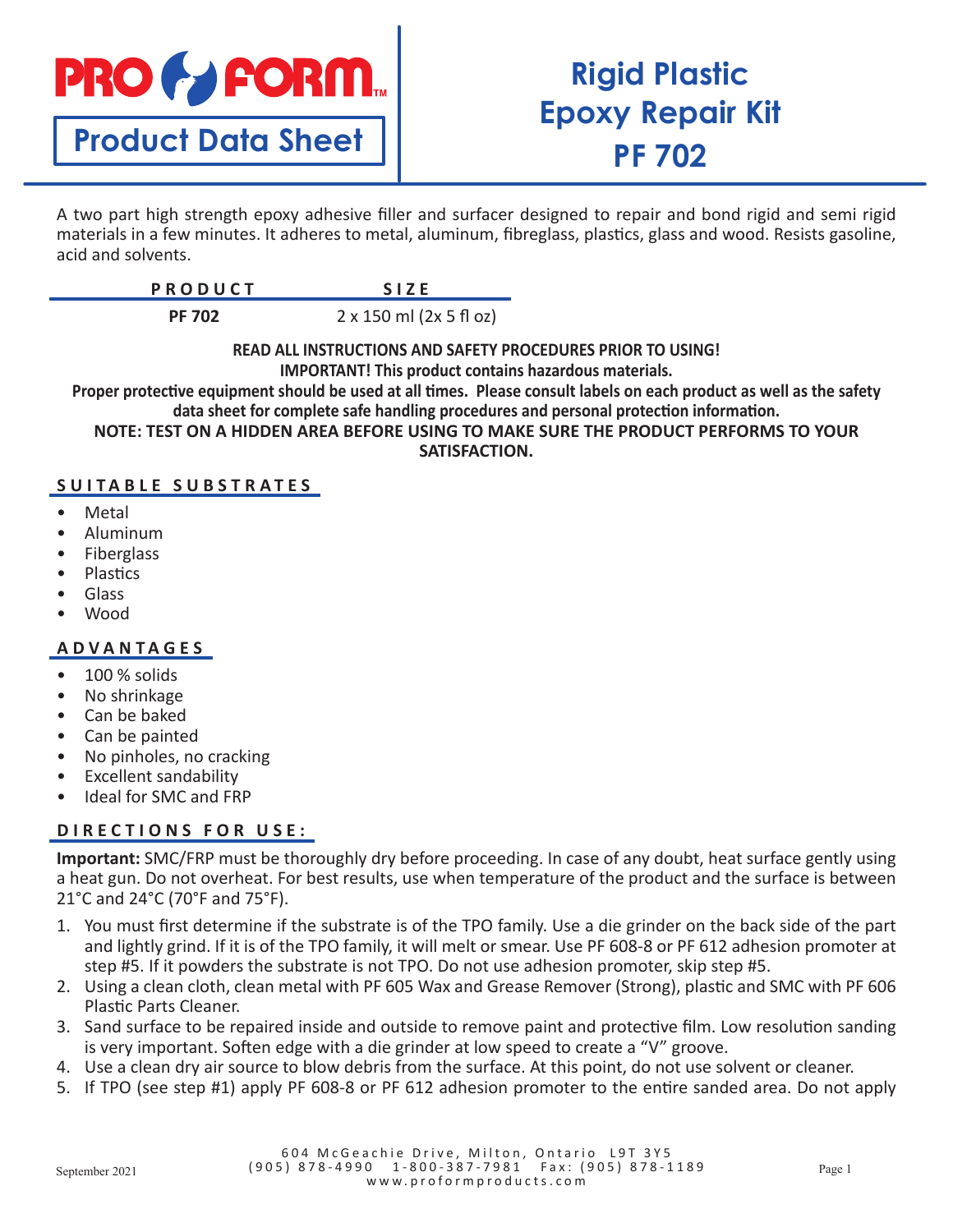

**Product Data Sheet**

# **Rigid Plastic Epoxy Repair Kit PF 702**

adhesion promoter onto the exposed adhesive. Allow 10 minutes flash time but not more than 15 minutes before you proceed.

- 6. If needed, you can reinforce material by using PF 920 Nylon Reinforcing Tape or Structural Backing Patch.
- 7. On a contaminated mixing board, squeeze equal beads of part A and part B. Mix thoroughly until mixture is color consistent.
- 8. Apply a first thin coat of 2 part epoxy. Use a plastic spreader to even the product. Let dry for 15 minutes. Sand with 80 grit sandpaper at low speed to remove the glossy film. Continue building with subsequent coats until repair is complete. Make sure to let each coat dry for 15 to 20 minutes before re-coating.
- 9. Let dry completely (approximately 20 minutes).
- 10. Sand with an 80 grit sandpaper (low speed). Let dry another 20 minutes.
- 11. Finish sanding with 180 grit paper then 280 grit and finish with 320 grit sandpaper.
- 12. Use a clean dry air source to blow debris from the surface.
- 13. You can now proceed to prime the surface with a high quality non-lacquer based primer.

#### **Note:**

- Sanding and grinding at low speed will prevent plastic from hardening due to oil loss.
- Under normal shop conditions, this product can be sanded in 15 to 20 minutes and painted in 45 minutes. Full cure of the repair could take as long as 24 hours.
- All drying times refer to shop temperature of 25°C (77°F) / 50° humidity. Drying of this product can be accelerated with heat.

|                            | PF 702 Part A                 | PF 702 Part B    |
|----------------------------|-------------------------------|------------------|
| <b>Physical State</b>      | Paste                         | Paste            |
| Color:                     | Blue                          | Light grey       |
| Odour:                     | Sweet odour                   | Sweet odour      |
| Solubility:                | 2.82%                         | Insoluble        |
| Flash point:               | >149°C (>300.2°F)(Closed cup) | >93°C (>199.4°F) |
| Auto ignition temperature: | Not available                 | Not available    |

## **TECHNICAL DATA:**

## **PRECAUTIONARY INFORMATION**

Refer to product label and Safety Data Sheet for health and safety information before using this product.

## **SAFETY CONSIDERATION**

Safety Data Sheets are available at www.proformproducts.com or upon request at info@proformproducts.com. These are provided to help our customers satisfy their own handling, safety and disposal needs, and those required by local applicable health and safety regulations. Our Safety data sheets are updated regularly, therefore, please review the most current Safety Data Sheet before handling or using any product.

#### **TECHNICAL INFORMATION**

The technical information, recommendations and other statements contained in this document are based upon tests or experience that Pro Form believes are reliable, but the accuracy or completeness of such information is not guaranteed.